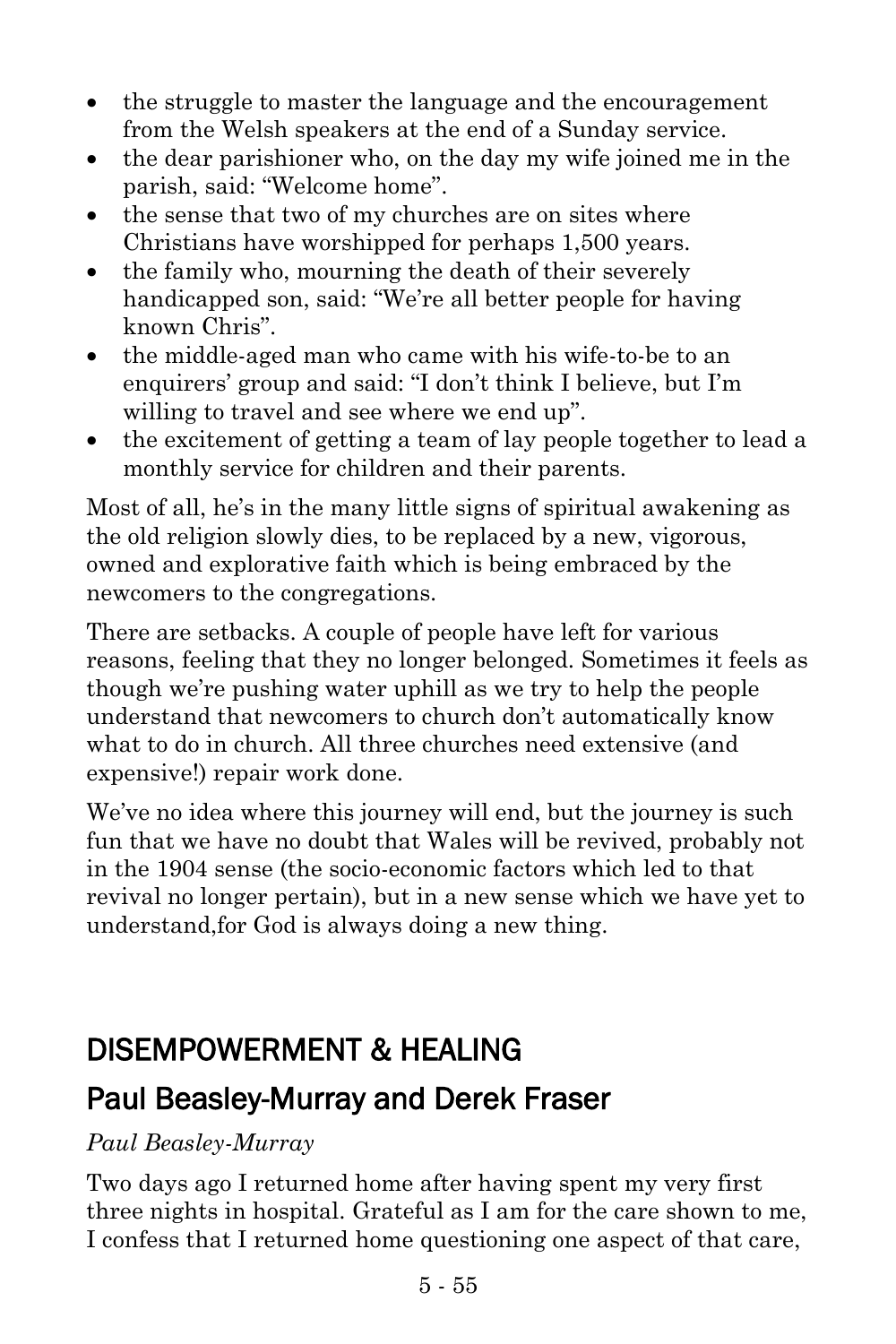namely: is disempowerment a necessary part of the healing process?

In one sense disempowerment is inevitable. Ill-health inevitably renders one physically weak and so one is physically disempowered. While we are unwell, we can no longer do everything we used to do. That sense of disempowerment is reinforced by limitations linked with treatment. For some, disempowerment takes the form of being confined to bed, with the result that they are no longer able to be 'self-caring' and instead have to allow others to wash and toilet them. Others, as in my own case, may be able to care for themselves and yet because of various pieces of equipment being attached to one's body, one is are never able to have a decent wash, let alone a shower. What a difference it made when I got home and was able to have a proper shower - I felt a real man again!

However, the hospital system appears to take disempowerment to unnecessary levels. My experience was that instead of being respected as a person with a mind of my own, I was simply a 'patient' there to be treated. The medical consultants, for instance, when they did their daily rounds, did not 'consult' with me, but with their entourage. Not one of the doctors I saw introduced themselves properly to me. True, they wore name tags, but I could not always read the name tag, nor did the name tag make it clear whether I was seeing a consultant, a registrar, or just a houseman. I had no idea who came where in the pecking order, nor did I know at the time why I was transferred from one consultant to another. Had it not been for a surgeon friend who followed the ambulance and then spent three hours with me in casualty, I would have had no idea as to what was concerning the medical staff. At no time in the course of my treatment did the doctors volunteer any explanation. Instead I had to tease it out from them.

This sense of disempowerment was reinforced by the way in which almost everybody presumed to call me by my Christian name. I felt already robbed of my dignity by having to go around in pyjamas which could never do up properly because of protruding wires. Why should I undergo further indignity by being treated like any Tom, Dick and Harry? Don't get me wrong: I am not the kind of person who insists on formality. In my church, for instance, I am glad to beknown by my Christian name. However, in a hospital setting the failure of people to address me formally was a clear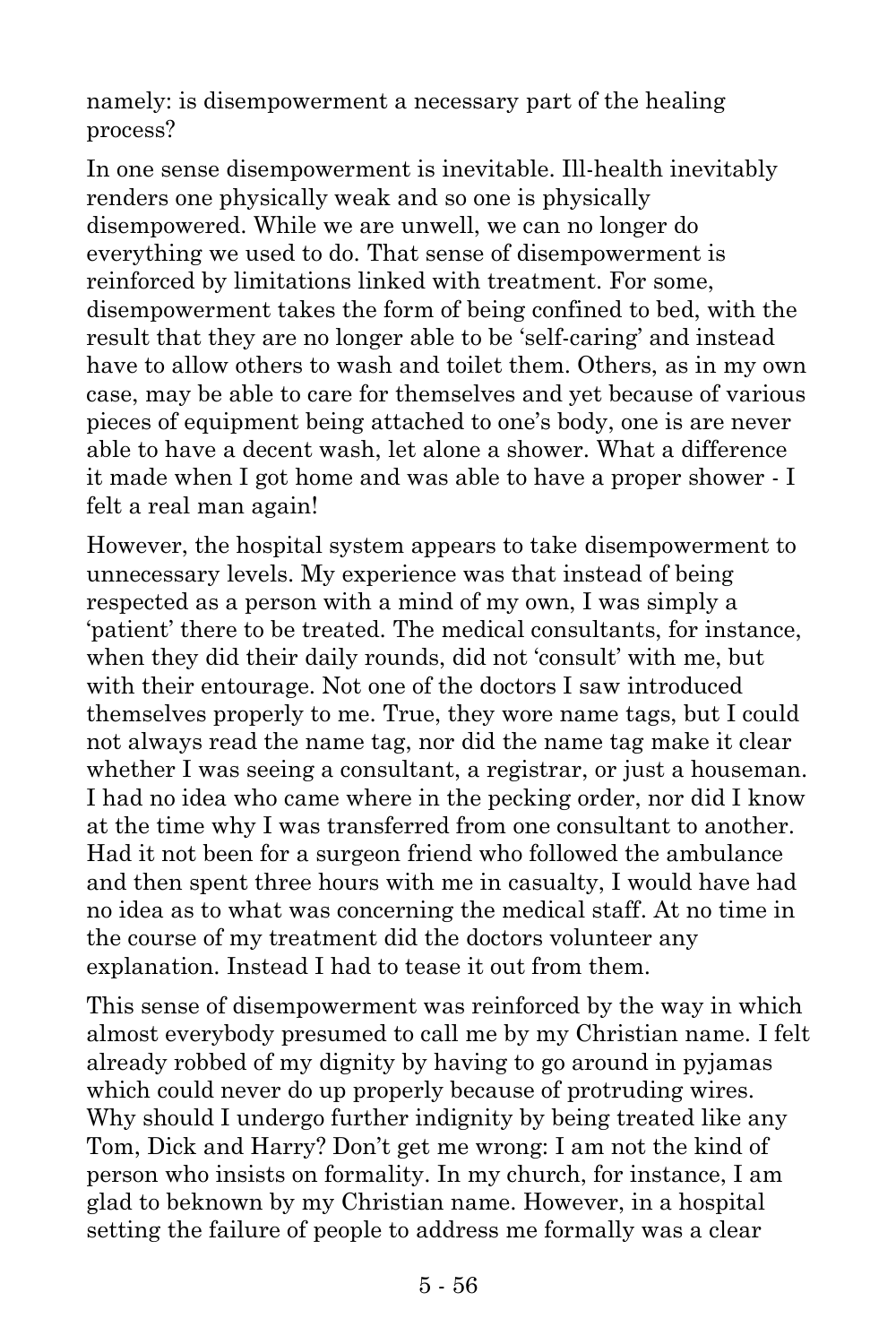sign of disempowerment. Nobody dared to call the consultant by his Christian name. For him there was respect, but not for me, the patient!

And of course, for a first-time patient, there was the sense of disempowerment of having to adapt to a very alien world. The nurses were busy, but surely not too busy to explain the ropes to a 'new boy'? It took me two days to discover that there was a day room where there were books to borrow and a television to watch. At the very least I would have expected to have been given a booklet dealing with life in hospital, but if there was such a booklet, it certainly was not made available to me

I wish I could say that the chaplaincy team 'empowered' me at this time, but alas this was not the case. On my very first full day I was 'visited' by one of the chaplains together with a lay-visitor, but that was a patronizing experience. For just as the consultant and his team had stood over me, so too did they. No doubt their time was limited, but it would have been nice if one of them had sat down in the chair beside my bed and been 'alongside' me. Instead of enquiring how I was coping with this somewhat frightening experience, they asked how I came to be there and how long I thought I would be in for. Communion was promised if I was to be a long-term patient, but no prayer was offered in the short-term. With no Gideon's Bible in the hospital locker, I wondered whether I might have been given some uplifting card, but this proved not to be the case. So, although I was not further disempowered by the chaplains, I was in no way empowered by them to deal with my time in hospital!

Thank God, I am now back home, and I trust will soon be fully fit again. However, the question remains: is disempowerment necessary to the healing process?

#### **Disempowerment and the healing process - a response to the experience –**

#### *Derek Fraser, Chaplain at Addenbrooke's Hospital, Cambridge*

Coming into hospital is often a challenge, especially if it is unexpected and in an emergency situation. Coming into hospital for the first time as a patient is to enter an unfamiliar world which can be frightening, disorientating and quite frequently disempowering. If the cause of trouble is unknown and if you are reasonably fit it is disturbing to suddenly find yourself stopped in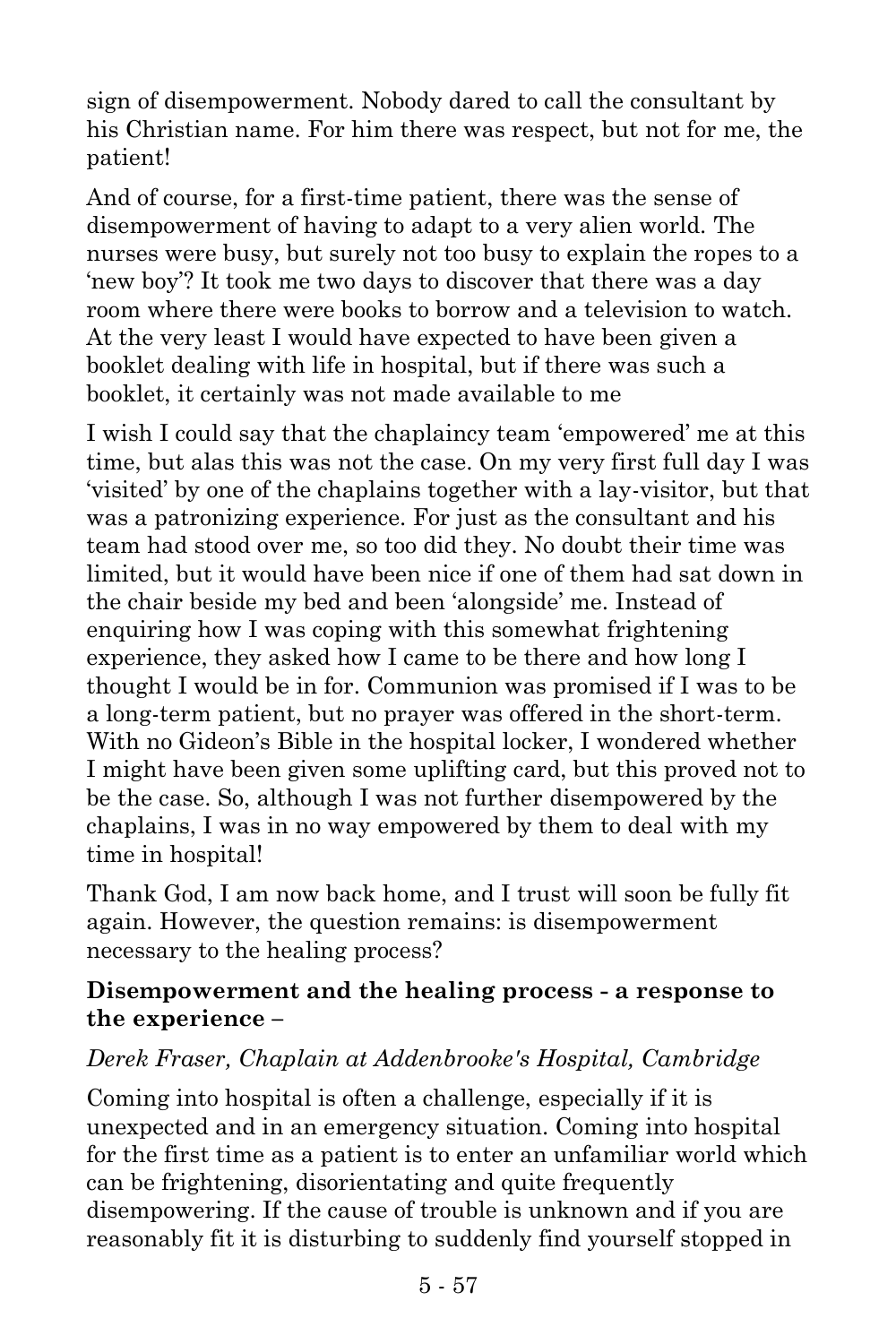your tracks and faced with your mortality. The outside world of day to day life does not stop, but our involvement in it comes to an abrupt halt. The speed of life with its many and incessant demands suddenly stops and we catch in Paul's reflection a glimpse of what it was like and the feelings it stirred.

As a chaplain working within an acute hospital, I reflect on Paul's account of his experience penned in a number of ways.

First, it is always a challenge to individuals when passivity is thrust on to the agenda of one's life. We are rarely prepared for it and find it irksome and demanding. The whole tenor of existence for many is focussed around work and activity. Clergy are prone to excessive working with many finding it hard to rest, relax and recuperate or maintain any kind of healthy work-rest balance.

Entry into hospital as a patient forces upon a person the issue of being patient, passive and compliant. We are no longer doing, being busy and in control of our lives, rather we are on the receiving end, being served or done unto. The experience of being on the receiving end focuses our attention around questions of love and acceptance. Certain personality types find it easier to give than to receive, so it becomes doubly difficult to be required to receive.

Passivity is characteristic not only of only hospital life but is for many a permanent way of life (e.g. the disabled, the retired) and the accompanying feelings of disempowerment are quite poignant and frequent. It is a powerful emphasis within the gospel stories of Jesus and one we often overlook. Vanstone in *The Stature of Waiting* reminds us that the use of the passive form of the verb in the Greek in the latter half of Mark's gospel is a crucial emphasis in the account of Christ's life and ministry. <sup>45</sup> Passivity is a profoundly theological theme that emerges here and finds validation within the life of Jesus.

Second, the structure of hospital life is focussed around the primary task of providing medical care. It is true that good communication between staff and patients is vital, but it does not always happen. The medical staff are increasingly being asked to develop or enhance their communication skills so that patients are aware of what is happening. Good communication or customer care

 $\overline{a}$ 

<sup>45</sup> W.H. Vanstone, *The Stature of Waiting* (DLT, London 1982).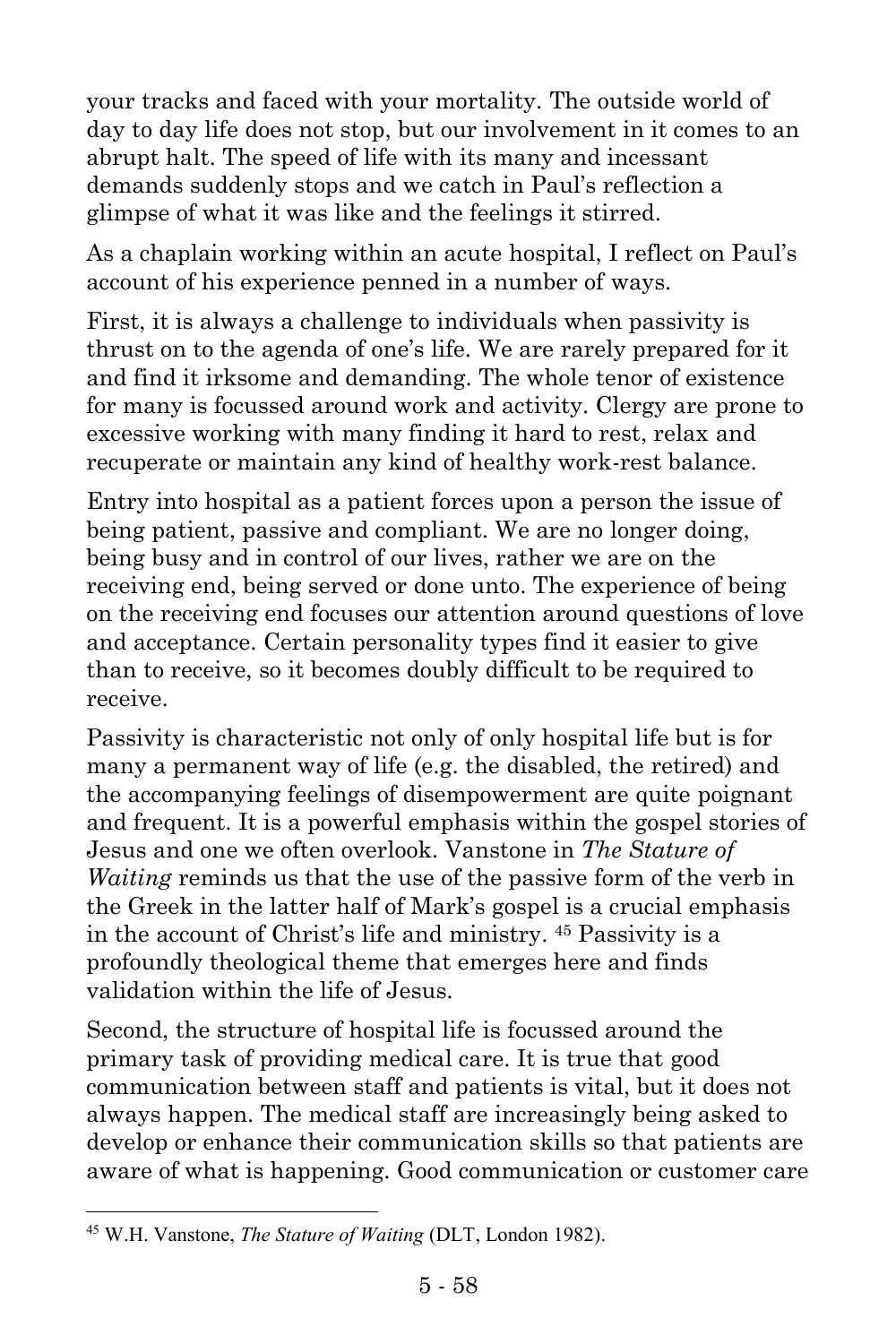begins with a courteous introduction by the doctor of their name, followed by their role in the clinical team and then a request to talk with the patient. The choice of names used to refer to the patient can be a matter of hospital policy, but usually it is agreed by the nurse with the patient as the basic admission paper work is completed. People can be sensitive about their name and therefore it is important that the patient is referred to in a manner that they find acceptable and makes them feel valued.

It is surprising to discover that medical students sometimes feel they can walk up to a patient and not observe the basic courtesies of life. Modern patterns of training medical students in Cambridge now include actors being used in simulated scenarios so that students can develop these core communication skills in a practical setting. They learn to address the patient by name, introduce themselves and explain their role before proceeding to address the medical needs of the patient. They have to learn to change practice as customer care is seen to climb the healthcare agenda. I suspect there is still a long way to go before major change is embedded in how medical staff engage with patients in a universal manner.

Each hospital has its own culture around the identity and identification of staff. Addenbrookes has a strong ID badge culture where it is frowned upon not to wear your badge which details your role, title and a small picture. This enables patients to know who is addressing them and the whole emphasis in healthcare has been to personalise the delivery of care so that people feel valued and respected.

Third, within the caring professions, pastoral care seems, at times, a diminishing art. Many used to perceive chaplains as those who had dropped out of ministry because they could not hack its pace. Part of the legacy of that perception is that chaplaincy is left with a poor sense of identity and comprehension of function. Many in chaplaincy lack a focus for their activity and are unclear about what they are doing. Many visit patients haphazardly and never think to maintain adequate records so there could be any continuity of care and support.

If you were to ask a chaplain what it is they seek to do they would often describe it in vague and woolly terms. One colleague in a major teaching hospital in 1999 mused, "As to our role - it is difficult to say precisely what it is. It is something to do with alerting the organisation that we are here." Another commented,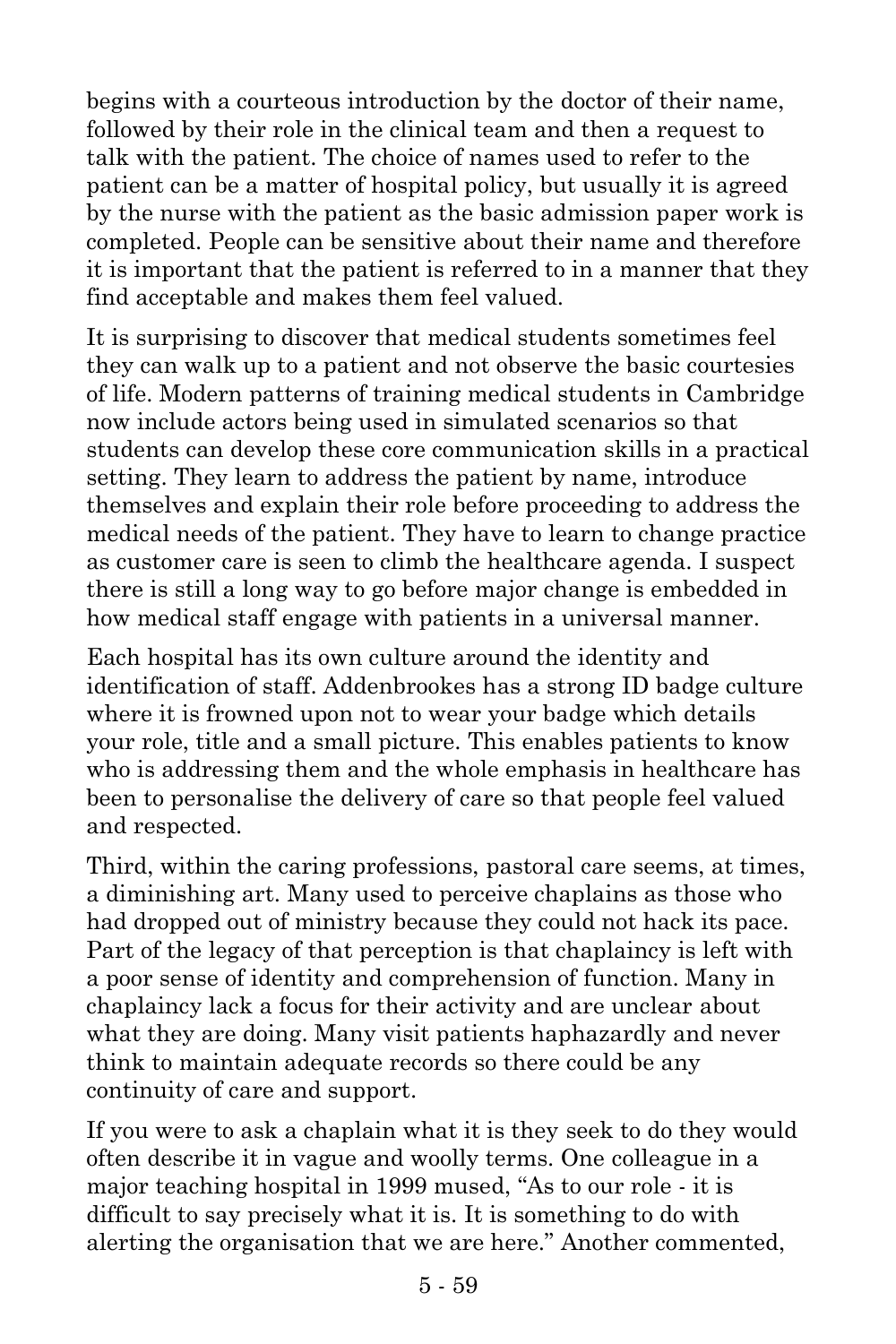"My basic ministry is to listen - if I could do that for people I feel I would be doing my job". I ask the question in that context, "Is that all we are about?" I have argued before that clarity of thought and an ability to articulate our contribution adequately is vital.<sup>46</sup> Such self-definition and articulation not only provide others with an understanding of our role and function, but also serve to validate for ourselves what we are about. A crucial element in sustaining ongoing pastoral engagement is the awareness of our own motivation. I am not suggesting that there is a simple answer, but it is vital that chaplains work at this for themselves.

I like to think of chaplains as pastoral practitioners who seek to build a relationship of trust through compassionate presence and thereby offer help and support to a diversity of people. Such support might focus on the emotional/spiritual adjustment to illness or a search for meaning and purpose during illness. The chaplain's speciality is to possess an understanding of the relation between faith, illness and the emotional and mental conflicts that arise. We seek to motivate and initiate meaningful use of each individual's beliefs and attitudes in the management of their problems.

Many clergy enter chaplaincy, but receive no training in how to do chaplaincy, nor do they engage in any kind of continuing training and development in reflective practice. We have developed in Cambridge a training programme including an MA in Health Care Chaplaincy to train and equip people who might come into the profession. It provides a taught element, but also has a part that contains pastoral reflective practice so that chaplains have the opportunity to develop their pastoral skills in the context of hospital life. It is important to recognise that while there are many skilled chaplains, equally there are others whose skills need developing and sharpening. Too often it has been assumed that clergy can pick up the skills on the job, but there are significant ways to enhance practice that as a profession chaplaincy is beginning to discover. <sup>47</sup>

It is against that backdrop that we see the patient visited, but feeling patronised and their needs not adequately addressed. The ability to come alongside a person and enable them to make sense

l

<sup>46</sup> See Derek Fraser, 'Clarity and cost effectiveness'*, SACH* journal 7 (2004).

<sup>47</sup>See F Ward, *Lifelong learning* (SCM, London 2005).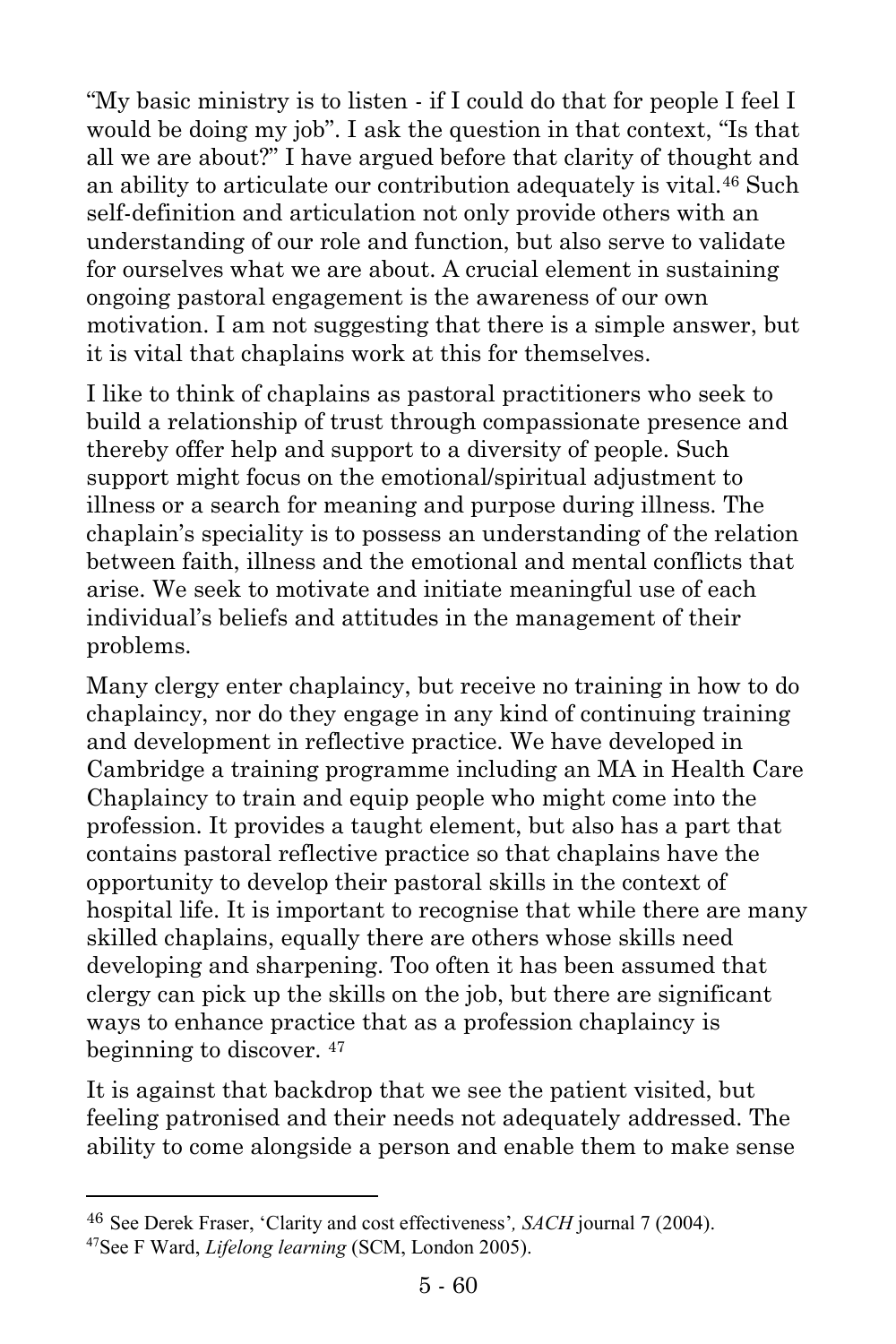of their experience is vital. It is revealing that knowing the person being visited was a clergy person, they did not assume a shared agenda with access to common topics and a similar God framework. Not to come alongside and explore the impact of hospitalisation is a missed opportunity.

Many chaplains find the clergy a challenging and disconcerting group to engage with. I have always approached the clergy with some enthusiasm because we are able to talk using a common language and thought forms. In addition, because of my frequent encounter with clergy in hospital, I have learnt that they too value the opportunity to reflect upon their experience. For them it can be a learning opportunity where in the context of a safe space they can question for themselves the meaning of the experience. To be able to ask the question, "What is God doing in this situation?" can be helpful. It is fascinating to see some clergy quite challenged to think that God might be speaking to them so directly.

I always ask for the chance to pray for a person like that. I have a clear rule of thumb: if we have talked of God in any way, then I will offer to pray for a person. If we have talked of God at any depth, I will offer to pray for them and I will always check that they have the kind of items that might nourish them spiritually. That might be a Bible, a book of daily prayers or some inspirational materials. Sometimes patients are keen to talk at depth with a chaplain because they can be real about the dilemmas they face. To give permission to explore issues with no pre-conceived barriers can be enabling and empowering. It is sad that chaplaincy is often ad hoc, piecemeal and lacks a clarity and engagement with people that is winsome and empowering.

Disempowerment is part of the illness experience and an integral part of hospitalisation but it is not the last word.

A final thought focuses upon the fact that Paul wrote up his experience to invite a response. I was reminded of my pastoral reflective class where we would take a piece such as this, not as a verbatim record, but as a kind of pastoral scenario to explore and unpack at three levels: See, theorise and theologise. At a basic level it is essential to grasp what is being said, to understand the facts of the case and the superficial messages that are presented. At a secondary level it is important to explore what the feelings are that are presenting themselves both in what is said and what is reacted to. It allows the space to mull it over a bit and develop a